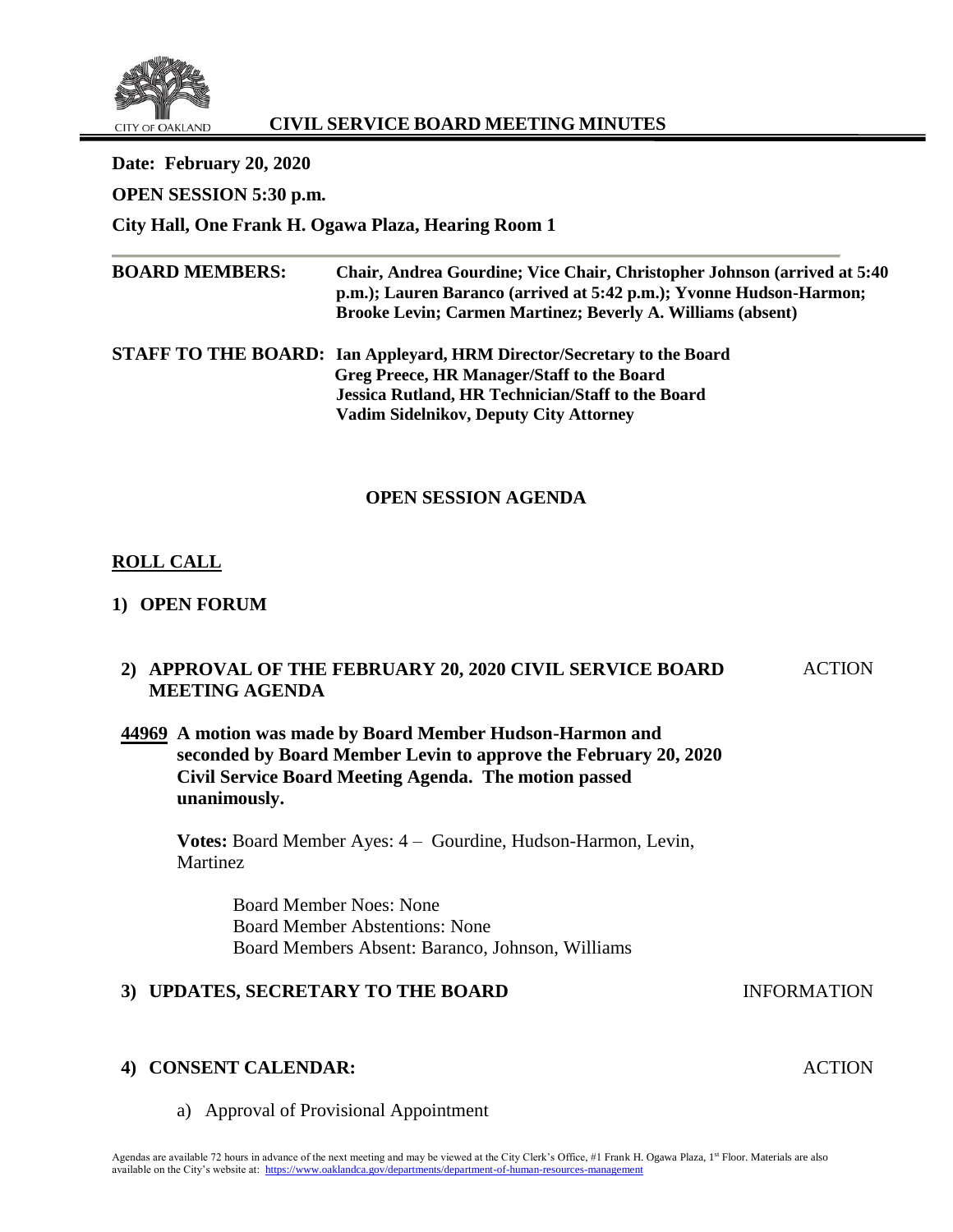ACTION

- Finance Department (1)
- Human Services Department (1)
- b) Approval of Employee Requests for Leave of Absence
	- Library Department (1)
	- Police Department (1)

### c) Approval of Revised Classification Specifications

- Head Start Early Head Start Assistant Instructor, PT
- **44970 A motion was made by Board Member Levin and seconded by Board Member Hudson-Harmon to approve the Consent Calendar: Provisional Appointments, Employee Requests for Leave of Absence, and Approval of Revised Classification Specifications. The motion passed unanimously.**

**Votes:** Board Member Ayes: 6 – Gourdine, Johnson, Baranco, Martinez, Hudson-Harmon, Levin

Board Member Noes: None Board Member Abstentions: None Board Members Absent: Williams

#### **5) OLD BUSINESS:**

a) Approval of January 16, 2020 Civil Service Board Meeting Minutes ACTION

#### **44971 A motion was made by Board Member Hudson-Harmon and seconded by Vice Chair Johnson to approve the January 16, 2020 Civil Service Board Meeting Minutes. The motion passed.**

**Votes:** Board Member Ayes: 5 – Gourdine, Johnson, Baranco, Hudson-Harmon, Levin

> Board Member Noes: None Board Member Abstentions: Baranco Board Members Absent: Williams

b) Approval of December 19, 2019 Civil Service Board Meeting Minutes

**Due to lack of quorum of members present at the December 2019 meeting, approval of the December 19, 2019 Civil Service Board Meeting Minutes will carry over to the March 2020 meeting.**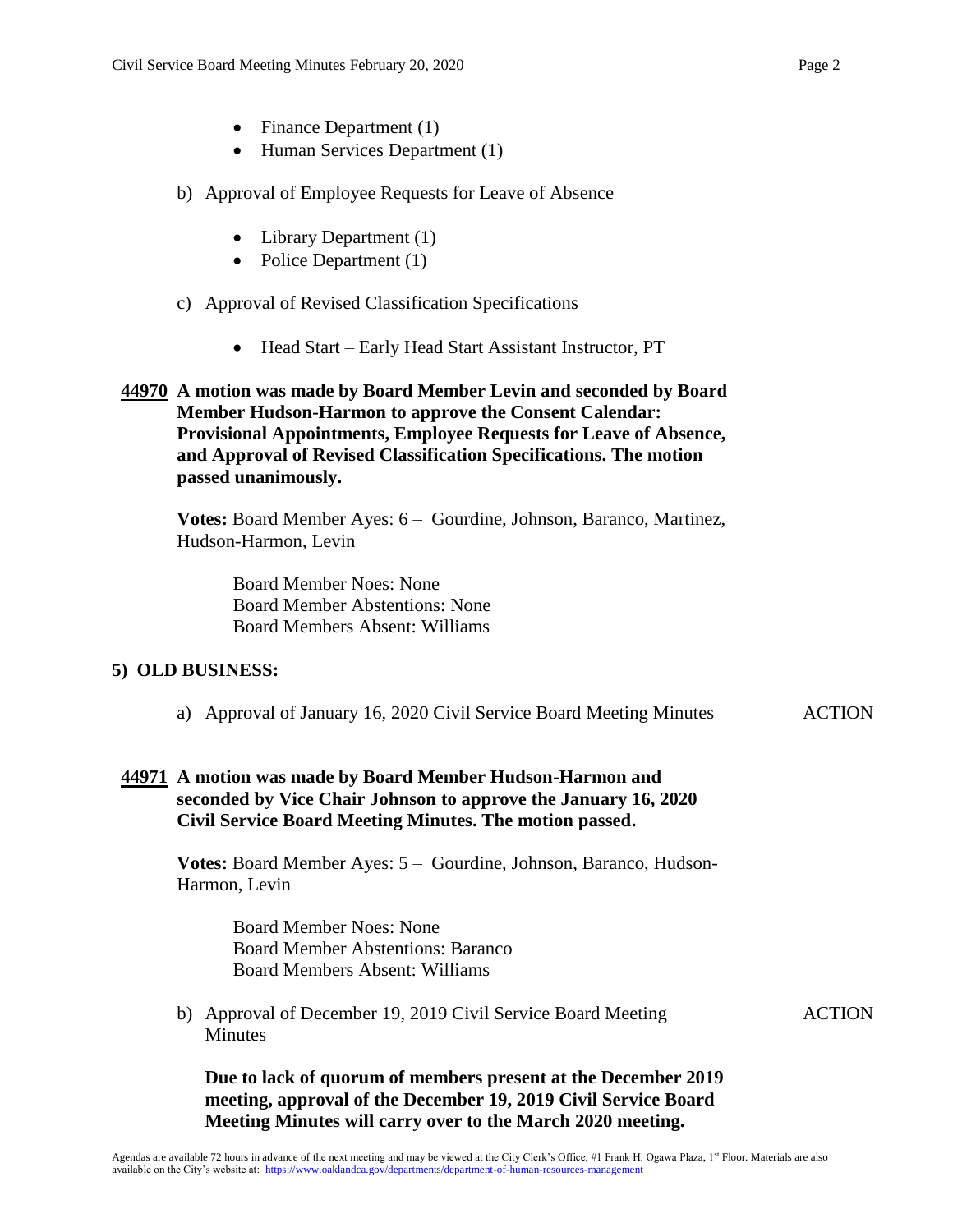Board Member Noes: None Board Member Abstentions: None Board Members Absent: Williams c) Approval of the July 18, 2019 Civil Service Board Meeting Minutes ACTION **44972 A motion was made by Vice Chair Johnson and seconded by Member Levin to approve the July 18, 2019 Civil Service Board Meeting Minutes. The motion passed. Votes:** Board Member Ayes: 4 – Gourdine, Johnson, Levin, Martinez Board Member Noes: None Board Member Abstentions: Baranco, Hudson-Harmon Board Members Absent: Williams d) Determination of Schedule of Outstanding Board Items INFORMATION *Report received and filed.* e) Informational Report on the Status of Temporary Assignments for Temporary Contract Service Employees (TCSEs) and Exempt Limited Duration Employees (ELDEs) Including a Report of the Names, Hire Dates, and Departments of all ELDE's and TCSEs in Accordance with the Memorandum of Understanding Between the City and Local 21 *Report received and filed.* INFORMATION f) Update on Common Class Study - Draft Koff & Associates Report Regarding Information Technology Occupational Grouping *There was no a presenter on this topic; the report will be presented at the March 2020 meeting.* INFORMATION **6) NEW BUSINESS:** a) 6.06 – Appeal of Probationary Release PORT-2020-001 (J. Wilson) ACTION The appellant requested the Board delay the appeal until the next meeting to allow for more time to prepare as a result of receiving the Port's response to the appeal on February 14, 2020. Chairperson Gourdine asked if the appellant received the documents by the time required, to which the appellant confirmed he did; however, wanted more time to prepare. Chairperson Gourdine advised the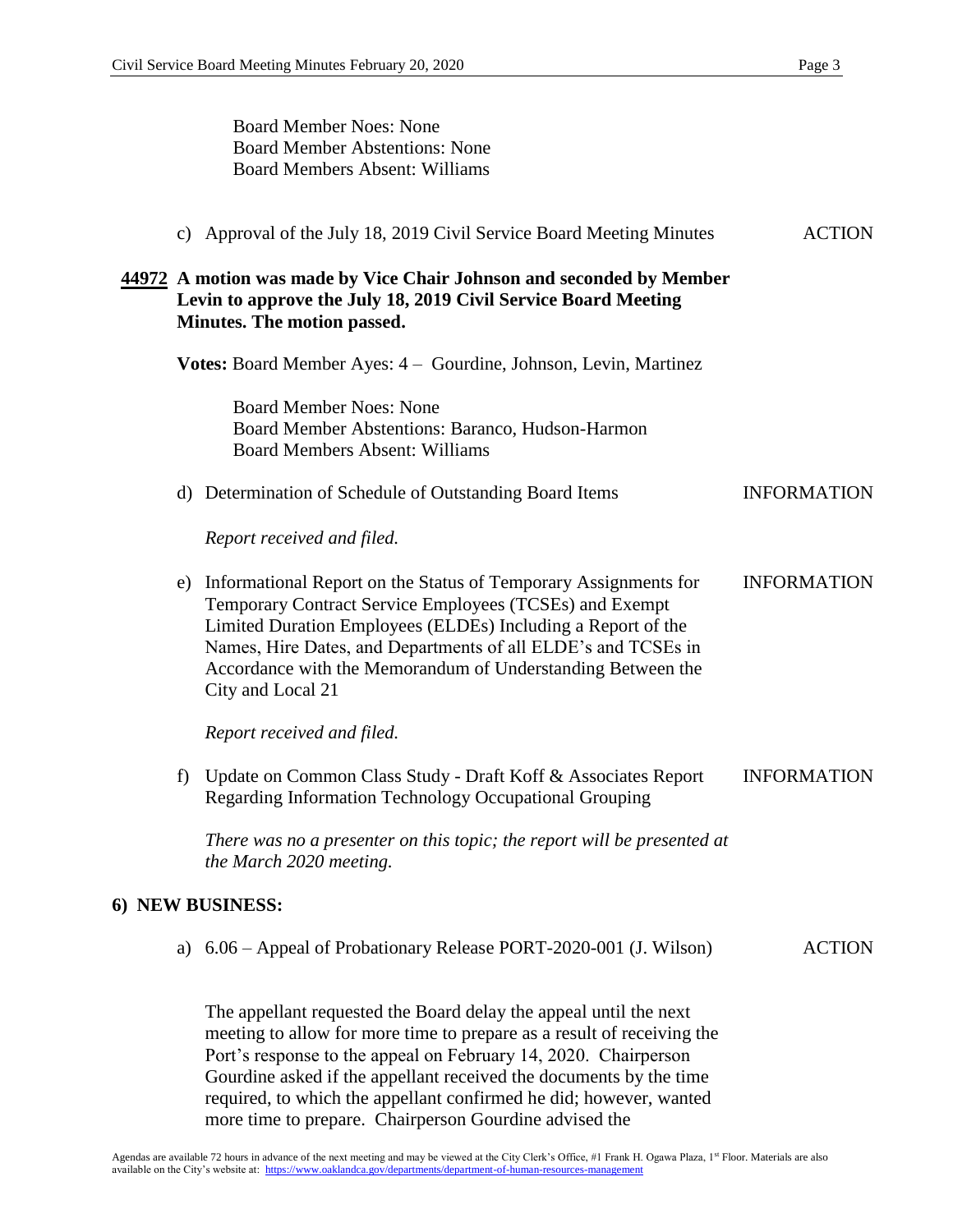requirements for the appeal were met and a delay would not be timely, but would consider a motion if made.

## **44973 A motion was made by Board Member Levin and seconded by Board Member Hudson-Harmon to deny the appellant's request to delay the hearing. The motion passed unanimously.**

**Votes:** Board Member Ayes: 6 – Gourdine, Johnson, Baranco, Martinez, Hudson-Harmon, Levin

Board Member Noes: None Board Member Abstentions: None Board Members Absent: Williams

## **44974 A motion was made by Board Member Levin and seconded by Board Member Hudson-Harmon to deny the appeal and uphold the decision of the Port Human Resources Department. The motion passed unanimously.**

**Votes:** Board Member Ayes: 6 – Gourdine, Johnson, Baranco, Martinez, Hudson-Harmon, Levin

Board Member Noes: None Board Member Abstentions: None Board Members Absent: Williams

#### **CLOSED SESSION AGENDA**

#### **ROLL CALL**

*The Civil Service Board will Convene in Closed Session and will Report Out any Final Decisions in Open Session Before Adjourning the Meeting pursuant to California Government Code Section 54957.6:*

#### **1) Personnel Matter for Public Employee: 6.06 – Appeal of Probationary Release: OPL-2019-001 (T. Dowell)**

Pursuant to California Government Code Section 54957 – Public Employee Discipline/Dismissal/Release *An appellant must notify the Civil Service Board in writing if she/he wishes to have a personnel matter heard in open session.*

#### **OPEN SESSION AGENDA**